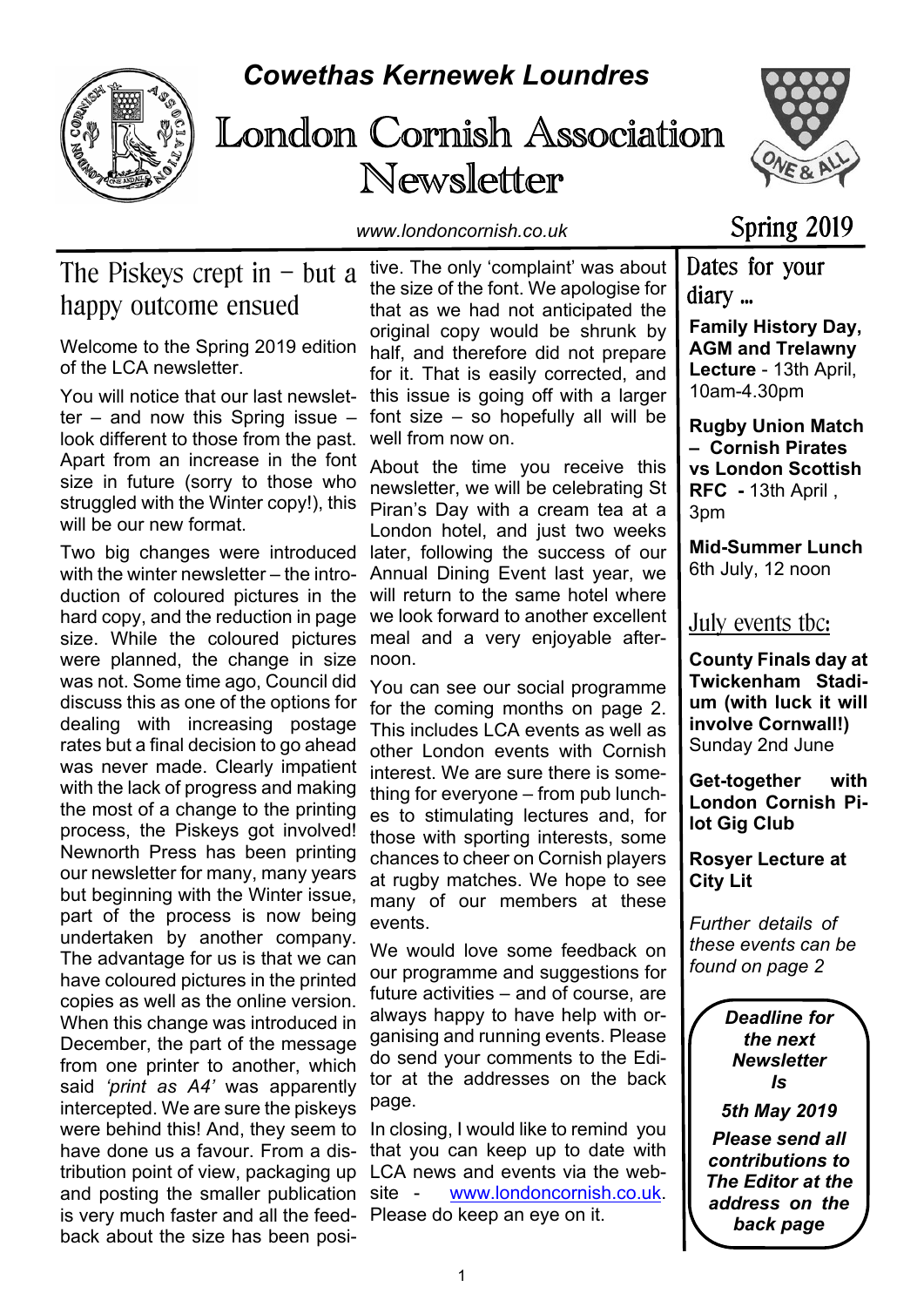# Forthcoming events

*A warm welcome is extended to non-members who would like to attend any of the London Cornish Association events.*

**and AGM – 13th April**

*Time* 10am – 4.30pm See details on the next page.

### **Mid-Summer Lunch – 6th July**

*Time***:** 12 noon *Venue:* Old Bank of England pub 194 Fleet Street, London, EC4A 2LT Tel: 020 7430 2255

*(The nearest tube stations are Temple (on the District line) and Chancery Lane (Central line). Both are just a 5-minute walk away. The pub is close to the Royal Courts of Justice)*

*Contact:* Carol Goodwin (Chynoweth@hotmail.co.uk) or Phone 0208 303 9054

#### *Please let us know if you are coming so we can book tables.*

*Join us for an informal lunch in pleasant and welcoming surroundings. And afterwards, why not visit the Temple Church nearby.*

# More Cornish events to interest you…

#### **Rugby Union Match – Cornish Pirates vs London Scottish RFC**

**When: Saturday 13<sup>th</sup> April** *Time:* 3pm *Venue:* **T**he Athletic Ground, Twickenham Road, Richmond TW9 2SF.

*Join other supporters to cheer the Cornish Pirates on. Enjoy the Match! Come on the Cornish Pirates.*

*Found in a Windsor*

*charity shop!*



**Family History Day, Trelawny Lecture And with luck, another rugby match with Cornish interest…**

> **County Finals day at Twickenham Stadium (may involve Cornwall!)** *When***:** Sunday 2nd June *Time:* tbc

> *Venue:* Twickenham Stadium, Whitton Rd, Twickenham TW2 7BA

#### **Rosyer Lecture at City Lit**

The Rosyer Lecture takes place in July each year when an eminent Cornish speaker gives a lecture with a Cornish theme.

*When:* Date still to be confirmed. The information will be included on the LCA website and in the Summer newsletter.

#### **Get-together with London Cornish Pilot Gig Club**

*When***:** Date still to be confirmed. It will be included on the LCA website and in the summer newsletter.

*Venue:* Richmond boathouse.

### New Members

*We welcome the following new member who has recently joined the LCA:*

Rosemary Bennett from Ickenham

*Do you know anyone who has Cornish connections – whether by birth, descent or marriage? Why not encourage them to join the LCA? They can obtain an application form from:*

The Membership Secretary

*Chynoweth* 1a Dunwich Rd, **Bexleyheath** Kent DA7 5EW

or on the website: www.londoncornish.co.uk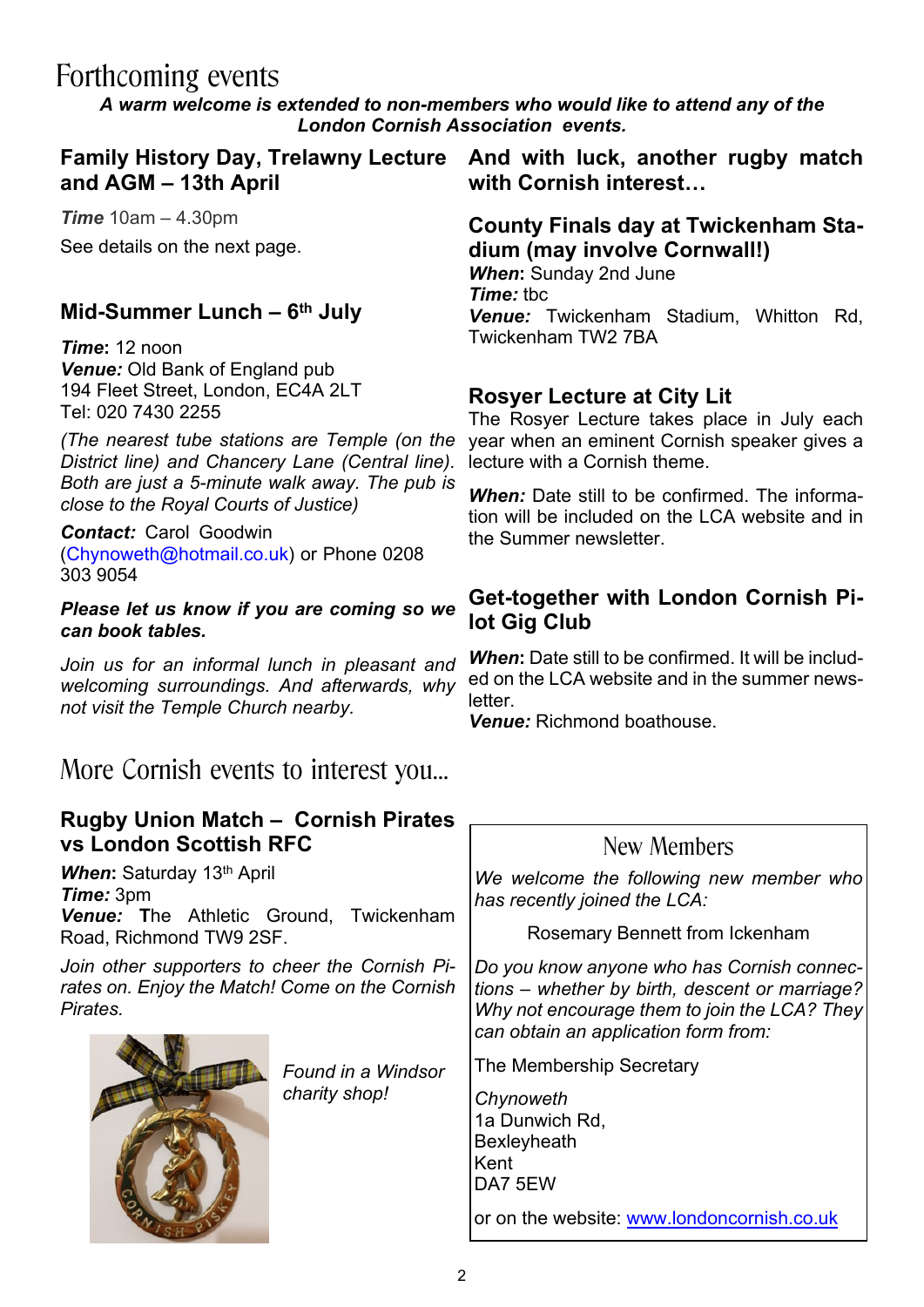### FAMILY HISTORY DAY **Incorporating the AGM and Trelawny Lecture**

13th April 2019 10am to 4.30pm

*We are delighted to have for our Trelawny Lecture:*

**Paula Martin, CEO Cornwall Air Ambulance Trust** who will speak about The Trust and the work of the Air Ambulance.

During the lunch break, the **Annual General Meeting** for members will take place.

We have pleasure in welcoming for the afternoon session, Speaker **Dr Alan Kent,** the well known author. His talk is entitled *'The Topsy Turvy World of Cornish Festivals'* – talking about Obby Oss, Colperra on the Lizard, Flora Day, the Black Prince Flower Boat Procession, Tunes in the Dunes, Saints Days, tea treats, etc.

*Come along and enjoy a truly interesting and informative day in friendly company!*

*Venue:* Bloomsbury Central Baptist Church, 235 Shaftesbury Avenue, London WC2H 8EP

*Getting there:* The nearest tube stations are Holborn and Tottenham Court Road.

**Fee:** £15 for members (including LCA-affiliated societies and Cornwall Family History Society) and £20 for non-members.

*This fee includes a pasty and saffron cake lunch and a cream tea. Vegetarian pasties can be provided if ordered in advance.*

*Contact:* Gill Penny [g.n.penny@btinternet.com] OR Carol Goodwin [chynoweth@hotmail.co.uk]. 020 7240 0544 (only for urgent messages on the Day)

# News of Past Events

#### **Pre-Christmas Lunch – 8th December 2018**

A group of 22 members and friends met up early in December for a pre-Christmas warm-up. For a change, we met up at the Old Bank of England pub, an interesting place with the most amazing interior which includes the original old bank counters.

We were thrilled to welcome Del Clinton, from the Cornish Association of New South Wales to our group. She was en route to Truro where she was part of a concert of *Carols of the Cornish Diaspora* which took place at Truro Cathedral shortly before Christmas. It was good chat to her and to get news of our cousins 'down under'.



*Some of the members who attended the pre-Christmas lunch. CANSW member, Del Clinton is 2nd from the left.*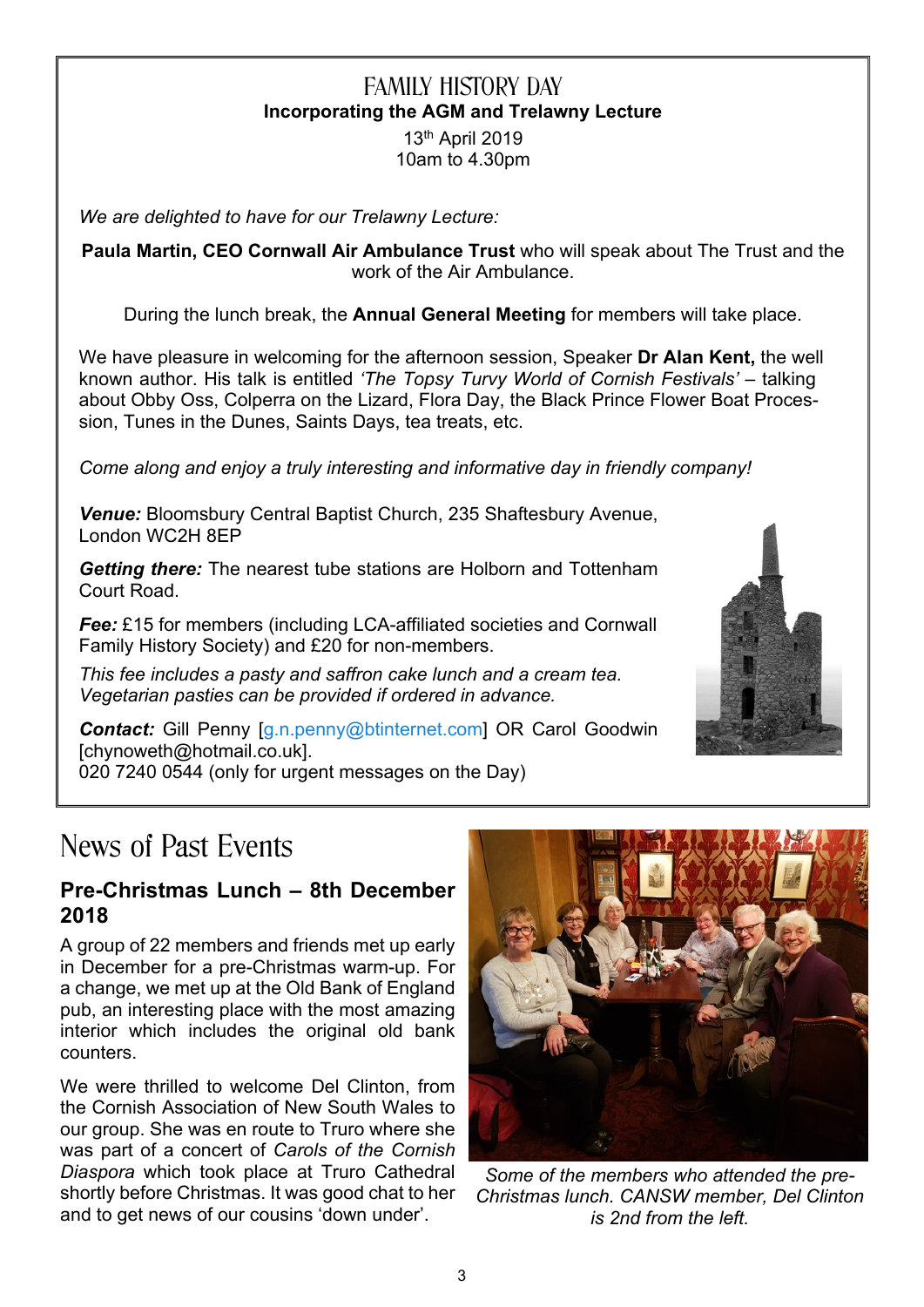### **New Year's Lunch – 12th January**

One of the most popular events on our social programme is the New Year's Lunch and this year, 26 members met at Penderel's Oak to welcome in 2019. We were pleased to welcome new member Rosemary Bennett.

It was, as usual, a convivial event, with lots of opportunity to chat with other Cornish folk over a good meal. A good start to the New Year.

#### **Seen in the CANSW newsletter**

*'Miners wives abroad in the early days, craved for the flavouring (saffron) and it was customary for their Cornish relations to send a weekly package with the West Briton, to their friends. Life, to the exiles on the Rand and elsewhere, would have lost its savour without either of them.'*

'Old Cornwall' magazine, vol 6, no. 10, Spring 1966.

#### Condolences

*Tony Wakeham –* It was with great sadness that we heard of the death of Tony Wakeham at the beginning of February. Tony's great ambition as he got older was to go back 'home', and he realised this dream just a couple of weeks ago when he returned to St Austell.

Tony was a member of the LCA for many years, during much of which he served as a popular, hard-working and valued member of Council. He frequently organised and ran events and regularly represented the LCA at the dinners of other Cornish Associations and at events such as Cuntelles Kernewek. He was a deserving recipient of the *London Cornish Shield* which was given to him by the Cornish Gorsedh in 2013 for his '*Invaluable contribution to L.C.A. work'*. Several members of the LCA watched with pride as he accepted that award from the Grand Bard.

The LCA has lost a stalwart supporter and a great friend and his death has left a very big gap in the lives of many of his friends. We offer our condolences to his family in **Cornwall** 

*Tony featured in a mural under the Elephant and Castle roundabout.*

*Hilary Thomas* – We were also saddened to hear of the death of Hilary in May. She had been a member of the LCA for several decades. Our thoughts are with her family and friends.

*Francis Julian Williams CBE* – owner of Caerhays Castle passed away in January. He and his family have had close links with the LCA for a long time: his son is a trustee of the Association and for many, many years, Caerhays has sent daffodils to be used on the tables at our Annual Dining Event. We are sorry to hear of his passing and send our condolences to the Williams family.



Do we have your correct contact details? *Please let us know if you change your address.*

*Contact the Membership Secretary on lca@londoncornish.co.uk or at Chynoweth*

1a Dunwich Rd **Bexleyheath** Kent DA7 5EW

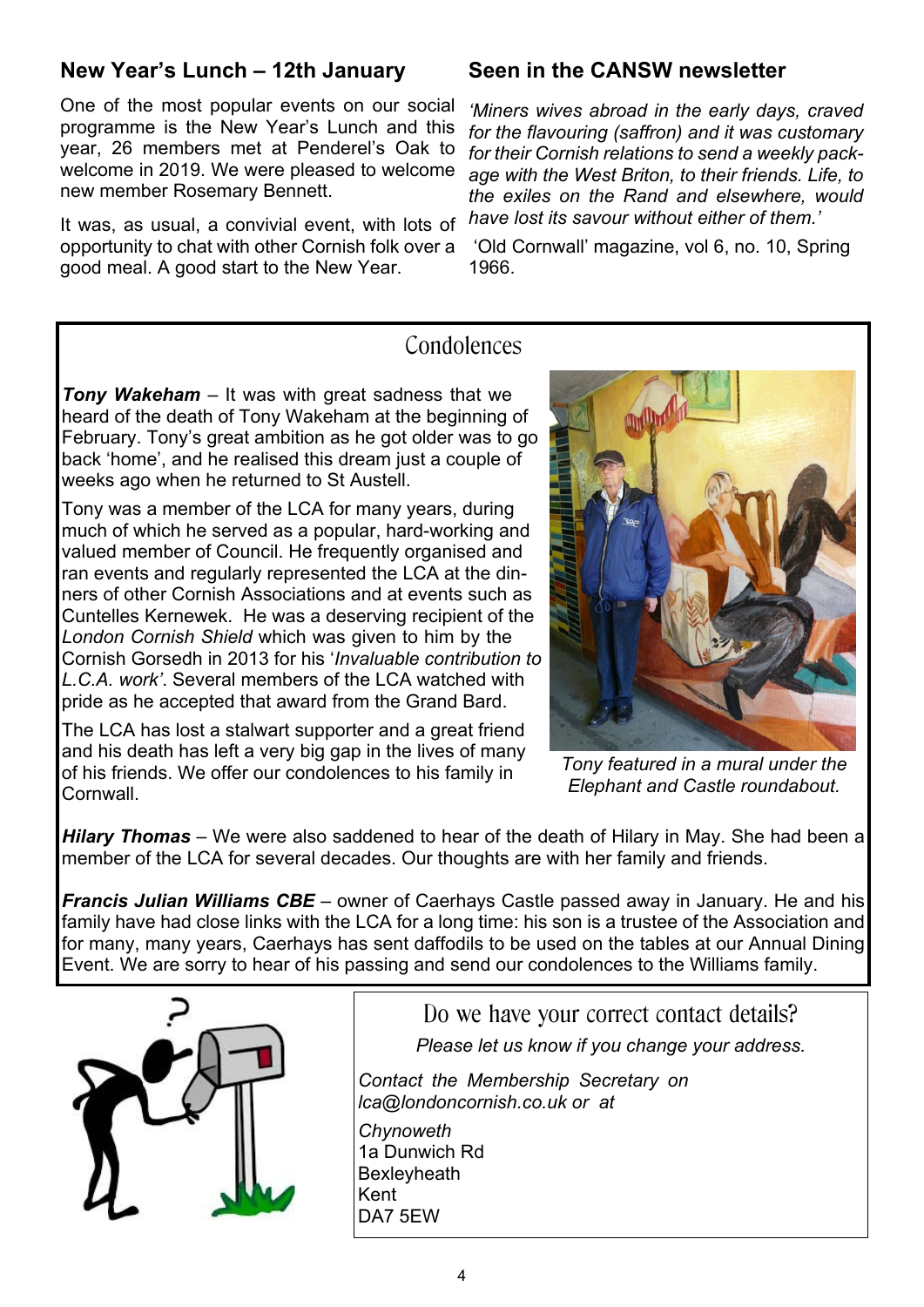#### **From Johannesburg to Cornwall: St Stithians' singers join Duchy's World Choral Festival**

Cornwall International Male Choral Festival – venues across Cornwall

May  $2<sup>nd</sup>$  to  $6<sup>th</sup>$ 



*The Duke of Cornwall Singers from St Stithians College, South Africa, will sing alongside St Stythians Male Voice Choir at the 2019 Festival.(Photo by INTERKULTUR)*

Young singers from a South African Methodist 'So many international choirs have strong links college will be making a voyage of discovery as with Cornwall,' says the Festival's Artistic Direcwell as a journey half way round the world when tor Gareth Churcher. 'Just as the 19th century the Cornwall International Male Choral Festival Cornish miners and their families took their skills bursts across the Cornish scene from the 2nd to and technologies across the globe, so they also 6th of May.

The Duke of Cornwall Singers from St Stithians Boys' College and the St Stithians male voice tradition with thousands of people Boys' Preparatory Barons will learn more about during the Festival, our visitors are often overthe heritage of their school, in Johannesburg, which was named after the 1859 birthplace of age Sites as the engine houses here are exactly one of its benefactors - Albert Charles Collins the same as the ones built by Cornish miners all originally of Stithians, Cornwall.

During the Festival they will get to sing alongside As well as South Africa, international choirs will their namesake St Stythians Male Voice Choir, one of 28 Cornish choirs among the 60 of all ages and nationalities taking part in the largest lands, while another 22 choirs will be descending event of its kind in the world – with its 50 concerts and competitions in more than 40 venues right across Cornwall.

'We are very excited to bring our boys over to world stage. The 2017 Festival was a huge cul-Cornwall to take part in this great festival,' says tural and economic success for Cornwall with St Stithians' Head of Music, Yvette Schoeman. more than two thousand singers performing for 'It will be a wonderful experience not just to be more than forty five thousand people in venues meeting and singing with other choirs from from the Minack Theatre to St Michael's Mount around the world, but it is particularly significant and from Mevagissey to Bude. for us to be in the very place which gave British composer, conductor and singer Bob Chilour school its name and so much of its culture cott – himself described as a contemporary hero and heritage.'

took their vibrant music and culture.

'Alongside the sheer joy of sharing the wonderful whelmed to see the Cornish Mining World Heritover the world.'

be travelling from Australia and Canada, Russia, Lithuania and Croatia, Finland and the Netheron Cornwall from England, Scotland and Wales.

This is the ninth biennial Festival and the event has rapidly grown in stature and reputation on a

of British Choral Music – says the Cornish event,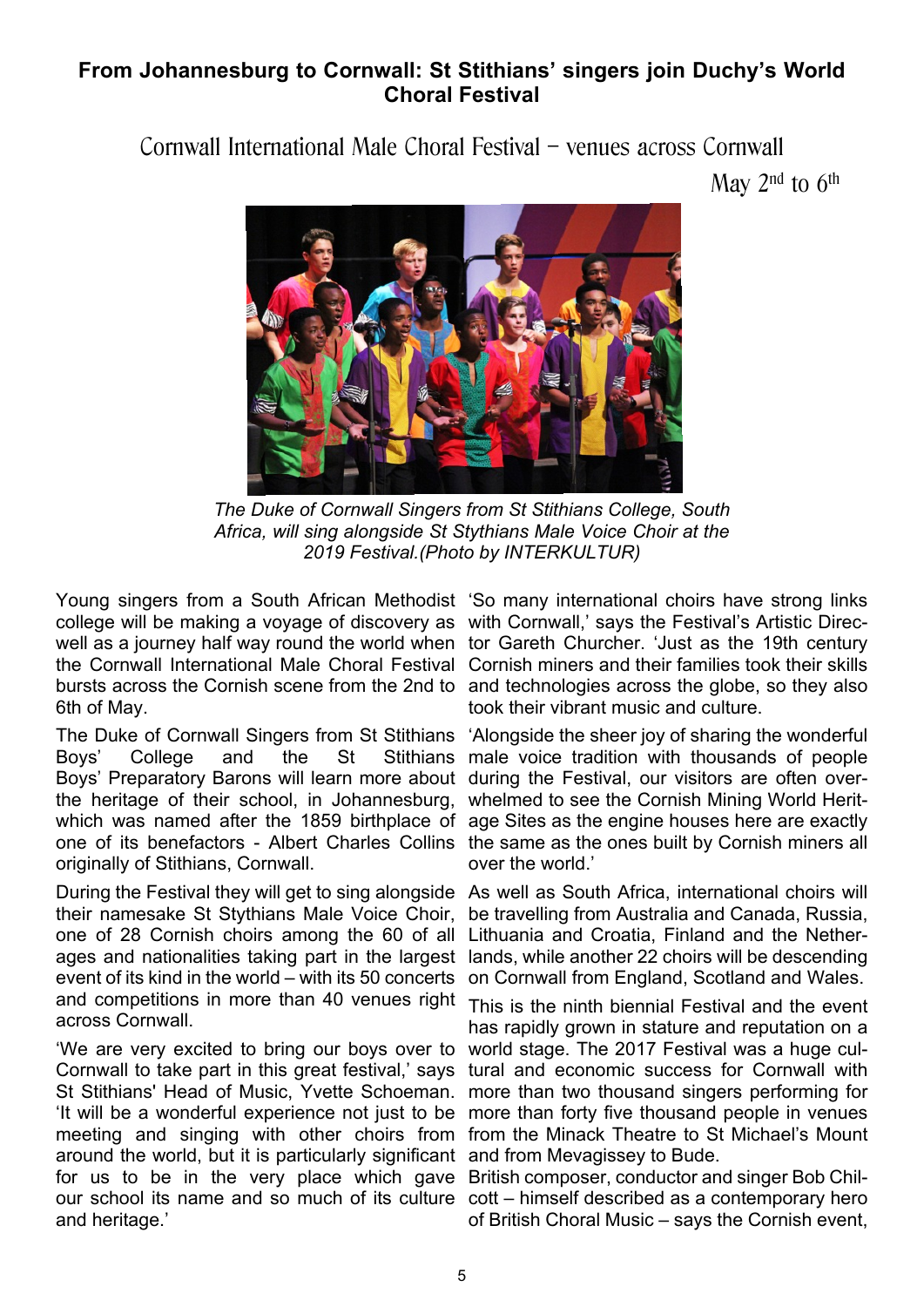'has become a vital part of the choral festival Do any of our other readers have similar memolandscape here in this country. It is an important showcase for choirs from all over the world and gives strong voice to this genre of singing. I am very happy and honoured to be able to show support for the great work of this festival.'

The big change this year is that owing to major building works at the Hall for Cornwall, Truro Cathedral will be hosting all the international concerts and competitions which have previously been shared with HfC.

Full details of the 2019 Cornwall International Male Choral Festival including films and photos from previous events can be found on the Festival website www.cimcf.uk . Festival concert tickets will be going on sale on March 1 2019 via the CIMCF website and also Cornwall Riviera Box Office – www.crbo.co.uk - which also has information about its local box offices within various Tourist Offices around Cornwall.



*St Petersburg Boys Choir launching the 2017 Festival at St Michael's Mount*

More Cornish war memories…

In the Autumn newsletter, Graham Pearce mentioned in his *Meanderings* that he was on the beach at Hayle in September 1942 when the gas works at St Ives was bombed. Margaret Bunney responded by saying that she was in the sea at Porthminster Beach, St Ives that day. Now Barbara Hosking has sent in her story of that day. She writes:

*I too was machine-gunned in September 1942. My school friend Mary and I were not on a beach. We were weeding cabbages on a nearby farm. We saw a plane approaching rather low and then we saw the German markings and at that moment the plane opened fire on us. We dived into the hedge as it moved off towards the beach.*

*We were a bit shocked but mainly furious with such malice.*

ries?

### Cornwall on film

Cornwall has, for many years, been a popular venue for film makers. We are all aware of films such as *Ladies in Lavender* and *The Shell Seekers* and the TV series *Doc Martin* which is filmed in Port Isaac. It seems that now there is a resurgence in filmmakers wanting to use the county for filming. and recent productions filmed, at least in part, in Cornwall include:

*Fisherman's Friends*, which is due for release on 15th March. It tells the story of the Cornish singing group's rise to fame and the effect they had on other people. The film focuses on some of the key events in their journey to success but ends before the terrible accident in 2013 in which two of the singers were killed. While broadly following the story of the group, the director has taken some artistic licence by bringing in the fictional character of a cynical London music executive who has little faith in the singers.

The original Fisherman's Friends band was made up of several fishermen, a shopkeeper, a potter, an engineer and two builders. It started performing in pubs during the 1990s.

*Bohemian Rhapsody,* a film about the rock band Queen was released in October 2018 and has been seen and enjoyed by many people. I wonder how many of them know about the Cornish link to Queen!

Although Roger Taylor, the band's drummer, backing vocalist and lyricist was born in Norfolk, his family went to live in Cornwall when he was just 7. After they moved to Cornwall, he started at Bosvigo Primary School. His musical talents were evident from early on and he was enrolled at Truro Cathedral School where he sang in the choir.

When he was 13, he won a scholarship to Truro School. He showed interest in drumming but the school had no equipment for him to use. During this time, he joined a band, the *Cousin Jacks*, where he played rhythm guitar. He later joined another band, the *Reactions* which was made up mainly of Truro School boys and where he was the lead singer.

After school he moved to London to study and there he continues to live today. However, despite being away from Cornwall, he retains an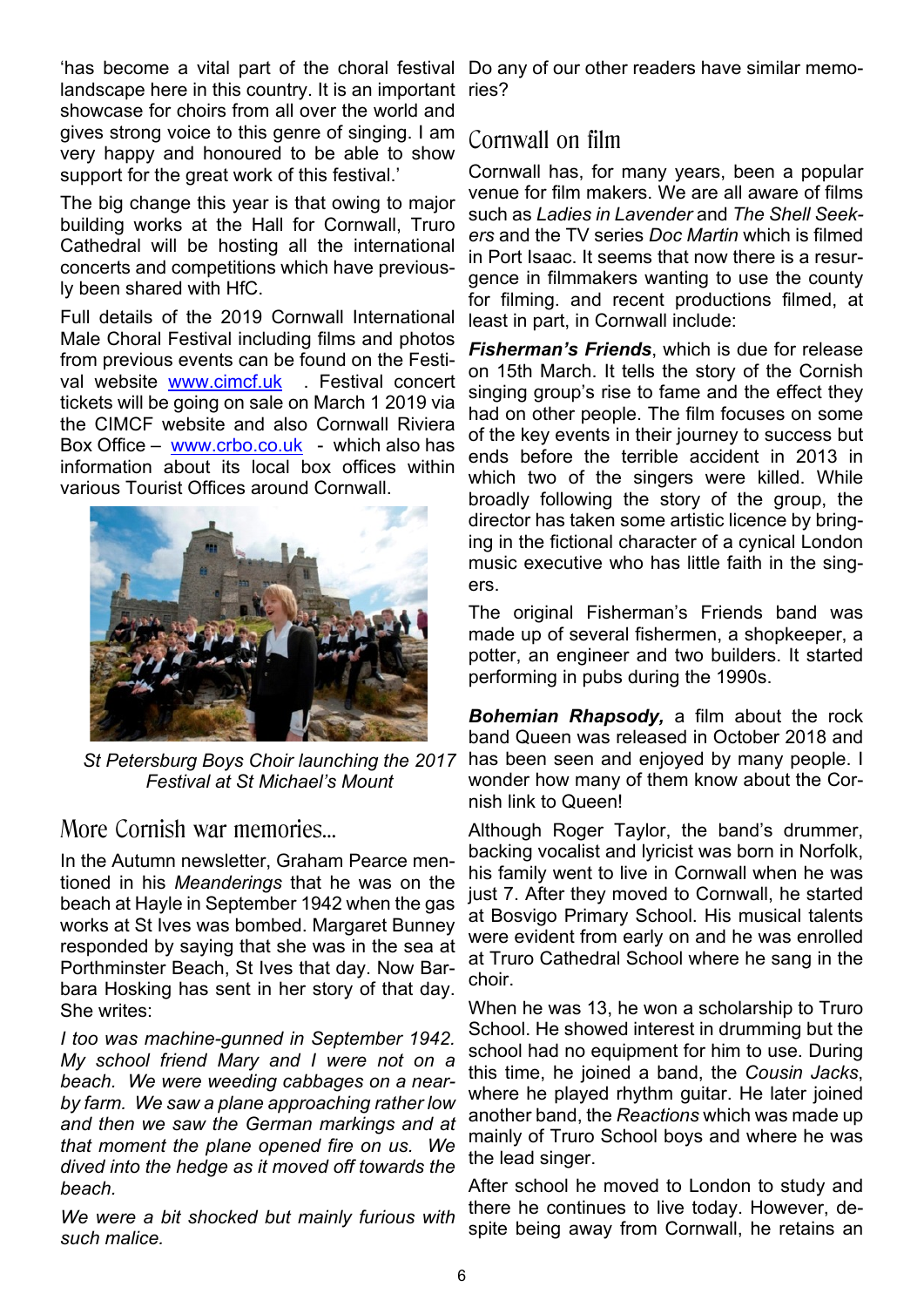affection for the county and has a home on the food and drinks were supplied throughout the Helford River which he visits regularly.

Series 5 of *Poldark* completed filming in Cornwall recently. This is expected to be the last series of the Cornish drama. As yet, there is no indication when it will be screened.

### The literary world loses a Cornish treasure

Well known author, Rosamunde Pilcher, died at home near Dundee in early February, aged 94.

Rosamunde was born in Lelant in Cornwall and went to school in Penzance and Cardiff. After school, she completed a shorthand and typing course which led to her getting a job with the Foreign Office at its wartime base at Woburn Park in Bedfordshire. She then went on to join the Women's Royal Naval Service. After two years in Portsmouth, she was sent to Ceylon and it was while she was there that her writing career really got going.

She returned to Britain in 1946 and married *By Barbara Seed. From the Tywardreath News* Graham Pilcher, a Scot who had family ties in St Ives. The couple moved to Dundee and it was here their four children were born. In between her family responsibilities she carried on writing, mainly short romance novels. Her first major novel was *The Shell Seekers.* When this was published in paperback, it became the most popular paperback book in the world and was translated into more than forty languages.

Cornwall was the backdrop for most of Rosamunde's stories.

### Jamaica Inn helps others – then gets its own reward.

The TV news at the end of January was full of pictures of the incredibly heavy snow which fell in Cornwall. As the snow fell, particularly on Bodmin Moor and along a section of the A30, many motorists were forced to abandon their cars. About 140 made their way to the Jamaica Inn – a pub made famous by Daphne du Maurier in her book of the same name - to get shelter.

The Inn rallied to the call, welcoming all of those who arrived. Once the inn's 36 rooms were fully occupied, the staff converted the restaurant, the bar and any empty spaces they could find into dormitories, with mattresses on the floor. Hot

night.

The kindness of the staff at the Jamaica Inn in helping those in distress was recognised recently when Highways England gave them a *Customer Award for Services to the Welfare of Motorists*.



### A Cornishman manages a Boer railway!

*& Views, January 2019.*

In 1895 a few years after the end of the first Boer War, the railway line between the Transvaal Republic and Delagoa Bay Railway, Mozambique, was opened by Paul Kruger. There was a connection with Tywardreath, Cornwall as a Philip O'Knee, who died 19 Sep 1916 aged 83, lived in retirement in the village and had been the General Manager of the Railway, as well as being the British Vice Consul, Delegoa Bay.

From newspaper reports, it seems that his role was highly colourful, with lives being in constant danger. The Portuguese Government was demanding possession and tearing up the railway and firing shots at the Engine Drivers. After the discovery of the main gold reef on the Rand in 1886 the railway was of greater value and urgency to get supplies both in and out of the area.

After the line was finished, transport became safer, quicker and more profitable. Previously, transport-riders used ox wagons to transport goods to Delagoa Bay, this meant they ran the risk of contracting malaria and encountering lions! Unlike journeying between St Erth and St Ives during the 21st Century!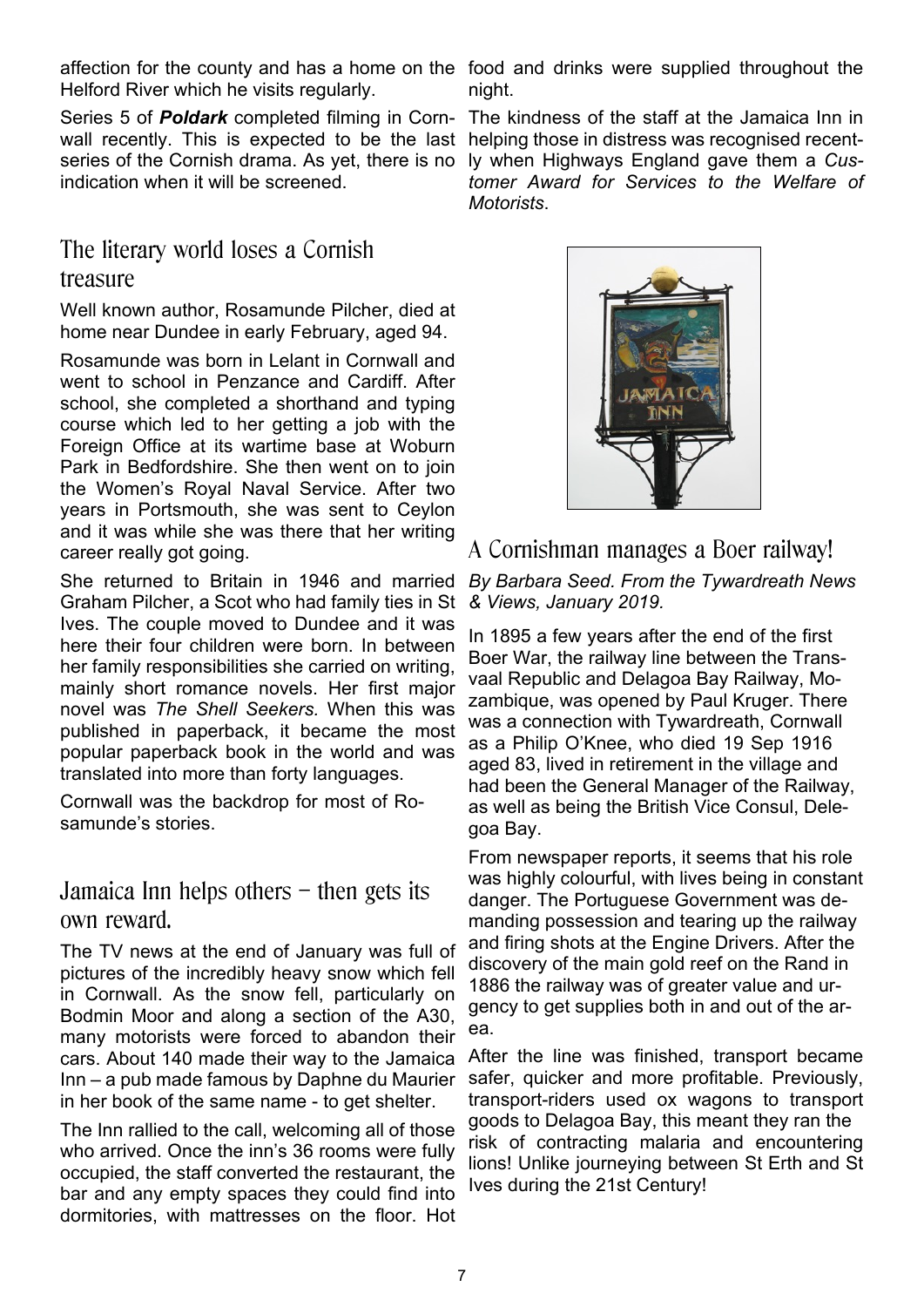The Bethlehem Pasty – contender for an award.

A pasty carved from stone by a soldier in the Middle East during the war was donated to the Museum of Cornish Life in Helston and is now in the running to be crowned *Cornish Object of the Year.*

The carving was done by Cornishman Bill Jewell when he was in Bethlehem in 1943 and was obviously feeling homesick. He kept it with him for the rest of his time in the army.

Bill was a butcher in Helston before enlisting in the Royal Scots Grays in 1941. He served in Syria and Egypt, where he remained until the end of the North Africa Campaign. He probably visited Bethlehem sometime before the Scots Greys were redeployed to Italy.

Bill took part in the Normandy landing, presumably carrying his 'pasty' with him, and ended his service in Germany in April 1946. He then returned to Helston and resumed his butchering career.

He kept his 'pasty' all his life and when he died, it was donated to the Museum of Cornish Life together with other war items – photos, medals and documents. The Museum commented on the carving:

*'We love the little pasty which is plain and understated. It is an expression of what was important to a Cornish soldier very far from home in a very unreal situation. He went from being a butcher to tank battles in the desert. This pasty is no 'tacky gift' – it is both a remembrance of home and of people now gone. It is funny to think of Bill sitting in the heat carving a pasty from a bit of stone he picked up in Bethlehem, which was a small village at the time. Maybe it made him laugh that the translation of Bethlehem is 'House of Meat'. What we do know is that this pocket-sized pasty journeyed safely with Bill from Bethlehem to Helston and was treasure all his life.'*

### Secretary to five bishops of Truro passes away.

Jenny Gason, who died in January, was the longest-serving bishop's secretary in the Anglican Communion. She was diocesan secretary in Truro from 1964 to 2003 and during those, years worked for five bishops - Maurice Key, Graham Leonard, Peter Mumford, Michael Ball and Bill Ind.

During her 40 years in the diocese, she developed an incredible knowledge of the bishopric, its parishes and its people and was always at the heart of diocesan business whether it was a gathering at the bishop's place or a reception in the cathedral.

In 1993, Jenny was created a Lay Canon of Truro Cathedral and in 1995, was appointed MBE for services to the Church and the community in Cornwall.

Jenny had Cornish links as she was the daughter of a Lieutenant-Colonel in the Duke of Cornwall's Light Infantry.

### Neolithic 'architecture' was widespread!

Both these Dolmen were burial chambers. It is fascinating to see how similar they are, despite being far apart.



*Trethevy Quoit near St Cleer, Cornwall (Photo: Woon family)*



*Poulnabrone Dolmen – The Burren, Ireland*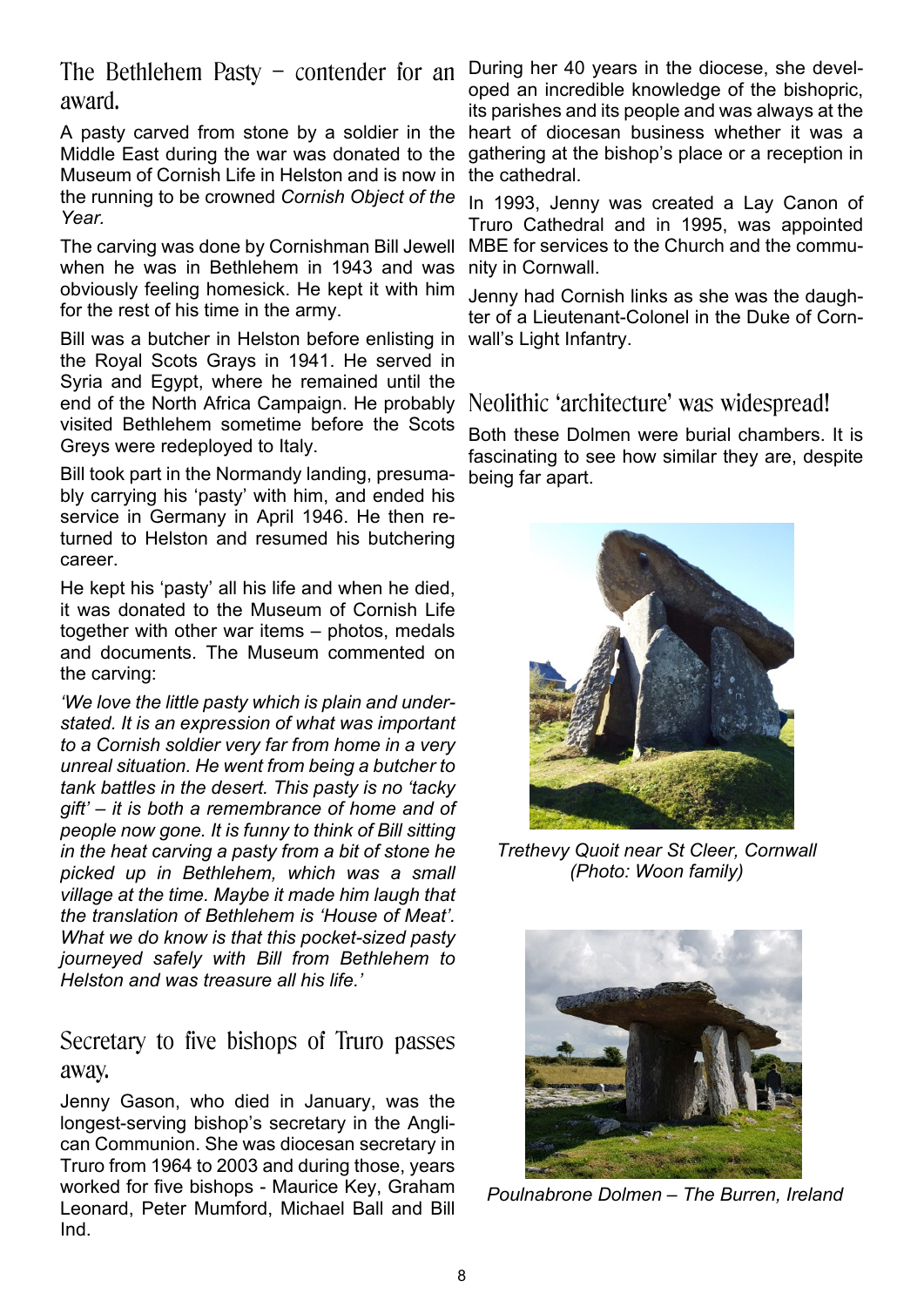### **UNITED STATES**

Members and friends of the *Southwest Wisconsin Cornish Society* will meet in early March for a St Piran's Day pasty lunch. During the event, the winners of the Mary Benson Scholarship Contest will present their entries. The winner of the first prize, Zula Flanary, will be going on exchange to Cornwall during March.

For 20 years, the SWCS has been involved in the Mineral Point-Redruth Student Exchange Programme. In March this year, 10 young people from Mineral Point High School will head to Redruth for two weeks. During their time there, the students stay with host families and participate in activities and travel around Cornwall. Since the programme began in 1999 about 100 students have travelled to Redruth and a similar number from Redruth have been to Mineral Point.

Mineral Point has a male voice choir called the Chough Singers. Shortly before Christmas, they descended into the Bevans Lead Mine and performed Cornish songs. Their newsletter describes how '*The men, each with their hard hat with torch attached, and Cornish tartan scarves did a proper job on the songs. Their hearty rendition of Trelawny truly made one feel their Cornish pride.'*

### **CANADA**

The *Toronto Cornish Association* held their Christmas party at the home of one of their members. There was an abundance of food, including pasties made by five members. John Webb provided a challenging quiz to occupy the members during the afternoon while Ann Burke regaled the group with entertaining Cornish tales.

At their February meeting, Lyn Rowett talked about Cornwall in the Movies, a very appropriate topic in view of the number of films currently being made in the county.

The Association will hold its annual Flag-Raising ceremony at the Toronto City Hall on St Piran's Day. This year they will be joined by the British Consul General, Mr Kevin McGurgan who has Cornish roots.

In April, the Toronto Cornish Association will celebrate its 25th anniversary with a special dinner. The speaker on this occasion will be the TCA's first President, Barbara Gardner-Bray and music of celebration will be performed by Heather Dale and Ben Deschamps. We congratulate the Association on this achievement and wish them well for the future.

### **AUSTRALIA**

The big news from Australia is the forthcoming Kernewek Lowender which will take place on the Copper Coast of South Australia between the 14th and 19th May. This biennial event celebrates the history and legacy of the many Cornish folk who went out to work in the mines. During the festival there will be a Furry Dance and a Bardic Ceremony. The Cornish Association of South Australia is organising a seminar with the theme *'Cornish Australians who changed our world'.* The traditional '*Meet the Cornish'* pasty tea and concert will be held in the Wallaroo Town Hall.

Members of CASA held a picnic lunch for their February meeting and they have arranged a lunch to celebrate St Piran's Day.

The December meeting of the *Cornish Association of Victoria* was a well-attended lunch. Following a Cornish language lesson, members were encouraged to order their beverages in Cornish! During the afternoon, there was entertainment, including carols and a quiz. One question revealed to members that Point Nepean on Port Phillip Bay was named after a Cornishman – Sir Even Nepean.

In February, there was a talk with an intriguing title - *History and Family History - Allies or Rivals*

Members and visitors from Melbourne and Ballarat joined the *Geelong Branch of the CAV* at their annual dinner in November. During the evening, Neil Thomas presented the story of Methodist Missionary Rev. Francis Tuckfield outlining the work he did in Geelong.

The *Ballarat Branch of the CAV* will celebrate St Piran's Day with a coach trip to the Rupanyup Museum and to see the painted silos in Rupanyup. They will raise a St Piran's flag to mark the day.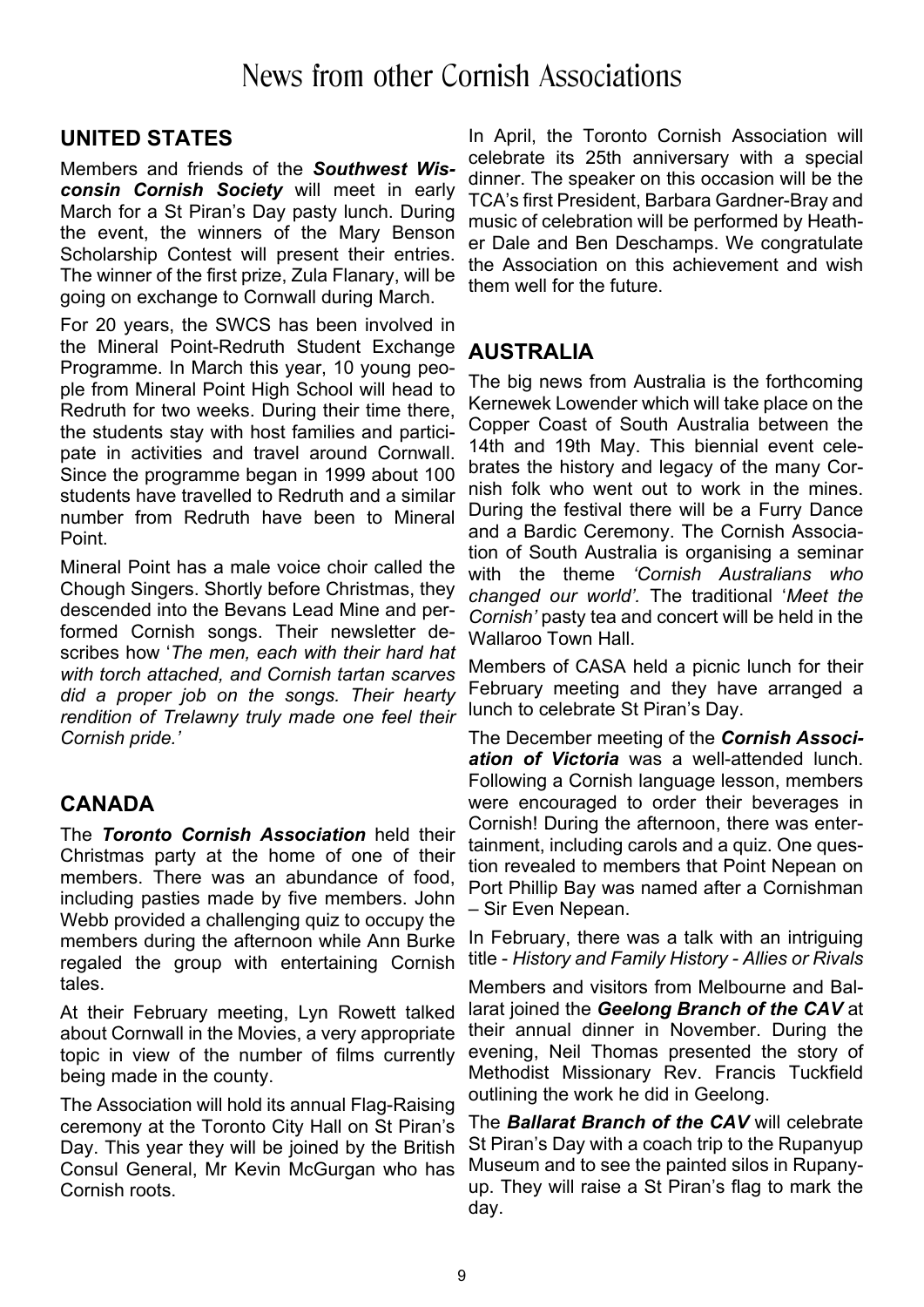In April, members of the Branch will visit the Old Ballarat Cemetery and those who have family members buried there will have the opportunity to talk about them.

The *Cornish Association of New South Wales* will combine its St Piran's Day celebrations and AGM early in March. The AGM will take place in the morning and will be followed by a lunch.

#### **NEW ZEALAND**

In November, the *Christchurch Branch* of the *New Zealand Cornish Association* held a fun afternoon which included a pictorial quiz. In December they met for their Christmas celebration. '*As tradition dictates, the entertainment included several musical items lead by Heather Gladstone, a comedy skit by Dorothy Drew and Jeanette Beaumont and a mini-pantomime. While the actors got into their costumes, Les presented an extended 'News from Cornwall' before handing over to narrator Dorothy for the 'Princess's Teddy Bear' a royal drama which ended in tragedy and had the audience in stitches*.'

#### **UK**

In February, the *Bournemouth Cornish Association* held their annual flag-raising ceremony to celebrate the birthday of Lewis Tregonwell, the founder of Bournemouth. They were joined by the Mayor and Mayoress of Bournemouth. After the flag-raising ceremony, member Jon Sweet sang *Land of my Father* and a short prayer was said at Tregonwall's grave.

Members will enjoy a lunch in March and a pasty supper in April. In May, they will challenge each other to a game of skittles.

Members of the *Thames Valley Cornish Association* met in January to welcome in the new year over lunch. A good time was had by all who attended. In February they will meet for a cream tea at Wallingford Town Hall.



*Members of the TVCA enjoying their New Year's Lunch*

*In January, the following notice regarding the future of the Torbay Cornish Association was posted on the website of the Federation of the Old Cornwall Societies website:*

Sadly, Torbay Cornish Association is now faced with the same problems that are confronting so many Cornish Associations and affecting their viability. This means that there are now some difficult decisions to make. We have received the following report from Hon Sec of the TBC, Mary Watters:

'*At a Special General Meeting in January, members of Torbay Cornish Association voted to initiate proceedings towards its dissolution. After 42 years of comradeship we have regrettably decided that, because of diminishing membership, the regular monthly meetings are no longer viable A lunch for members is being planned for the spring by our founder member, Ena Hocking to whom we owe such gratitude. She held the Chairmanship for nine years, and, as Special Events Secretary, organised the annual dinner each year until 2015 – that is 41 years! She supervised the biennial Cuntelles Kernewek gatherings at the Livermead Cliff Hotel – the venue for our final lunch – back where we started! Remaining funds will be shared between Cornish and local charities'.*

### Are you planning to visit London?

Don't forget to contact the London Cornish Association and let us know when you are coming. If possible, we would love to meet you.

Contact us by email at *lca@londoncornish.co.uk* or at the address on the back page of this newsletter.

*A warm welcome awaits you at the London Cornish Association*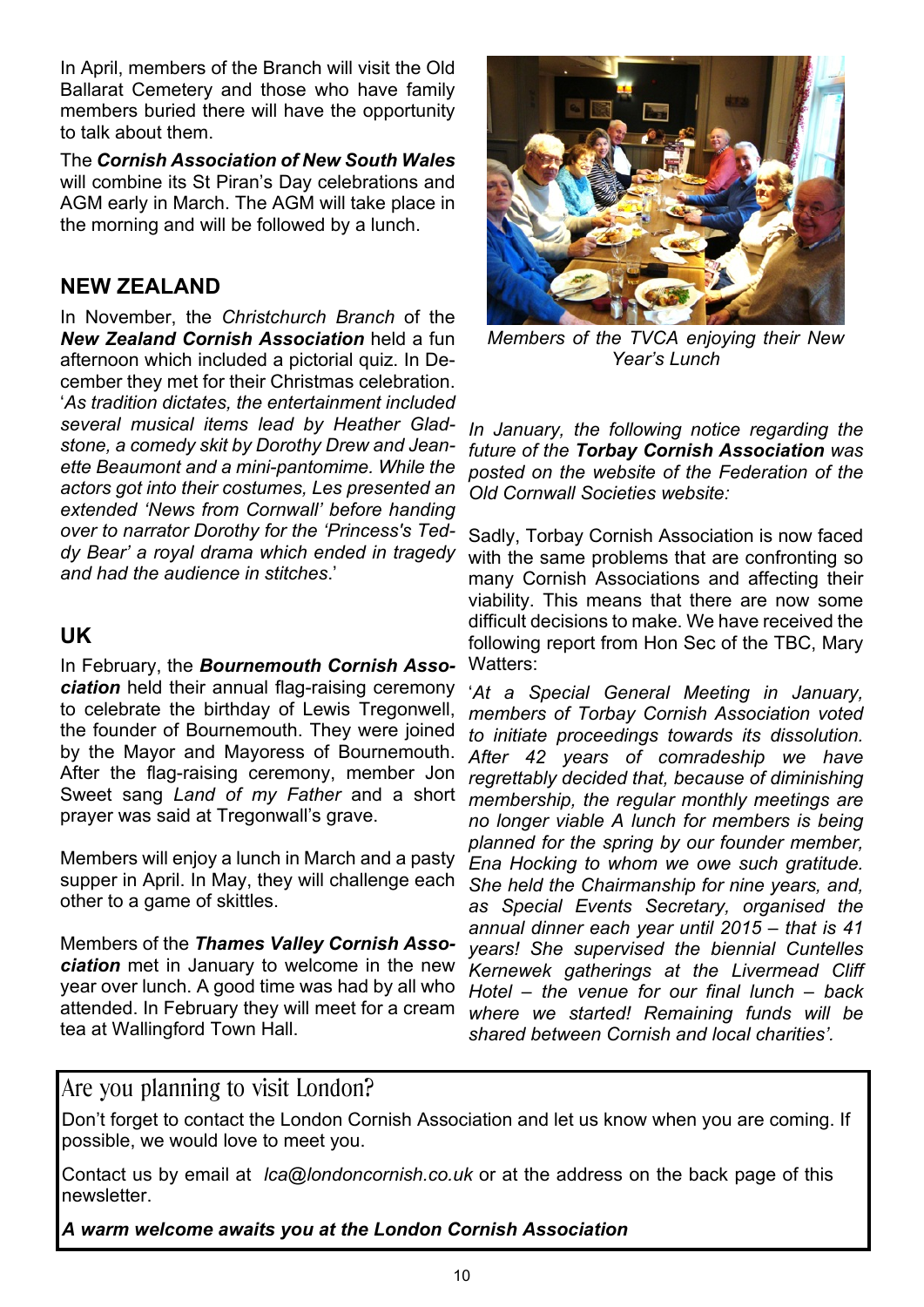# My Meanderings

Here we are again early in a new year and so I wish you all a very happy New Year. Yes, I know these greetings are a few months late, but my wishes are still there.

I have been looking through books again. I was given one at Christmas about Cornwall and there was an article on Hayle which was very interesting to me as it was the town where I was brought up. I learned something that I should have known about the two parts of Hayle, 'Copperhouse' and 'Foundry'.

The Cornish Copper Company which ran Copperhouse faced a rival at the other end of Hayle which was the family firm of Harveys who in the middle 1800s employed over 1000 people. They produced engine boilers and steam pumping engines not only for Cornwall but worldwide.

As a child I thought of Copperhouse as being the end of the town where I lived and Foundry was the other end of the town.

I also came across an article titled 'Fascinating facts about Hayle'. It said that Jane Harvey a daughter of John Harvey, the Hayle foundry pioneer, married Richard Trevithick in 1797, Harvey's ventured into ship building in the late 18th century and their first vessel was built, in what is now Foundry Square, in 1795. But it was not until the 1830s that they built their first major ship which was a schooner named 'John Harvey'. Sailing vessels were built at Hayle until the 1860s, but for the next 20 years the yard specialised in iron hull construction before graduating to sation, transportation and communication has steel in the late1880s.

One lives and learns!

In the newspapers recently there have been comments saying that Cornish pasties should be vegan, this is ridiculous as Cornish pasties contain beef, potatoes and swede, any other pasty should have its own name such as simply 'vegan pasty'. Someone was actually making Vegan Cornish pasties causing an outcry in Cornwall as Cornish Pasties have a traditional recipe as shown in the poem below.

I saw this in a Cornish newspaper some years ago - a variation of *'Trelawny':*

> *A good crust and a tender steak Onions, spuds and swede The pastry tells the whole wide world Just what we Cornish need.*

*So shall they set the Pastry Tax And shall the Duchy bend Here's twenty thousand Cornish folk Who'll fight right to the end.*

*And shall the pasty live Or shall the pasty die Here's twenty thousand Cornish folk Who know the reason why.*

*We'll cross you every single way We'll not be beaten down With one and all and medium steak The jewel in Cornwall's crown.*

I looked 'pasty' up in *The Oxford English Dictionary* and it says:

'**pasty** - is *a pastry case with a sweet or savoury filling, baked without a dish to shape it.'*

As you see there can be any ingredients in a pasty, but you must not call it Cornish, unless it is made with the ingredients as shown above and also in the poem. Also, to qualify as a 'Cornish Pasty' it has to be made in Cornwall.

Now who doesn't enjoy a real Cornish pasty? I know I do, I think of them as a 'proper job', but I do sympathise with those who prefer vegan products. Well, they can have a pasty with those products, but they cannot call it a 'Cornish Pasty'.

Now looking through my past Meanderings I found the following from about 17 years ago.

*Cornwall's future. Looking back over the past century the rate of progress in mechanibeen so rapid that this greater use of machinery and technology has resulted in less manpower requirements --- fishing boats are much larger with their catches vastly increased, on farms a horse drawn plough is a 'thing of the past' and milking is done by machine. Among the results is the demise of mining and the decrease in both the fishing and farming industries, progress has taken these from us. But there is one great asset that Cornwall still has with its much varied and beautiful scenery, together with its history, both pre-industrial and industrial including our mining heritage. More effort should be expended in developing Tourism in Cornwall, it is an on-going industry that, if marketed efficiently, will provide the prosperity that has been lost to Cornwall. Who developed the first steam driven locomotive? Who developed mine pumping engines that have been*